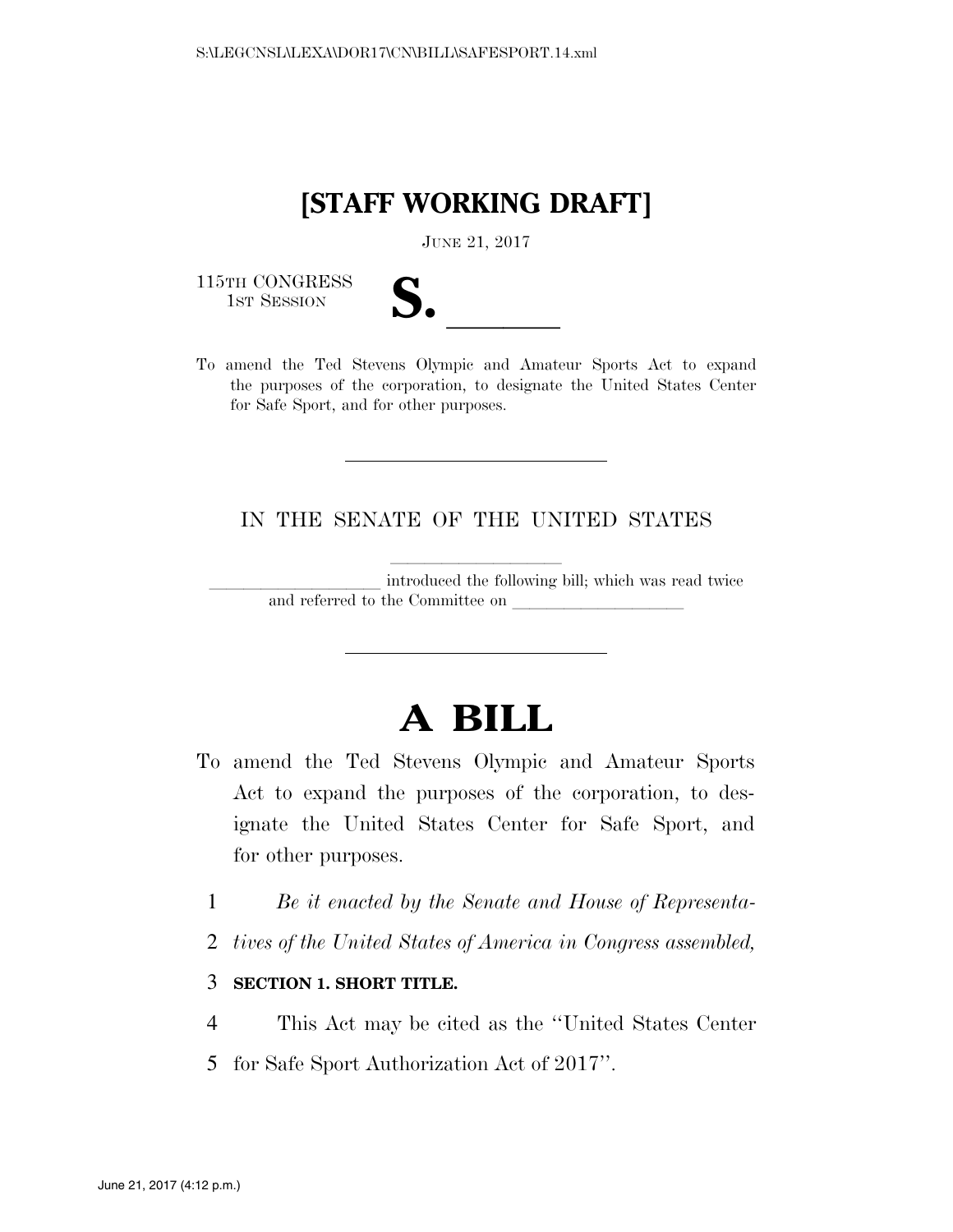|                | $\overline{2}$                                        |
|----------------|-------------------------------------------------------|
| $\mathbf{1}$   | SEC. 2. EXPANSION OF THE PURPOSES OF THE CORPORA-     |
| $\overline{2}$ | TION.                                                 |
| 3              | Section 220503 of title 36, United States Code, is    |
| $\overline{4}$ | amended-                                              |
| 5              | $(1)$ in paragraph $(13)$ , by striking "; and" and   |
| 6              | inserting a semicolon;                                |
| 7              | $(2)$ in paragraph $(14)$ , by striking the period at |
| 8              | the end and inserting "; and"; and                    |
| 9              | $(3)$ by adding at the end the following:             |
| 10             | $\lq(15)$ to promote a safe environment in sports     |
| 11             | that is free from abuse, including emotional, phys-   |
| 12             | ical, and sexual abuse, of any amateur athlete.".     |
| 13             | SEC. 3. DESIGNATION OF THE UNITED STATES CENTER FOR   |
| 14             | <b>SAFE SPORT.</b>                                    |
| 15             | (a) IN GENERAL.—Chapter 2205 of title 36, United      |
| 16             | States Code, is amended by adding at the end the fol- |
| 17             | lowing:                                               |
| 18             | "Subchapter III—United States Center for              |
| 19             | <b>Safe Sport</b>                                     |

''220531. Designation of United States Center for Safe Sport. ''220532. Additional duties. ''220533. Records, audits, and reports. ''220534. Authorization of appropriations.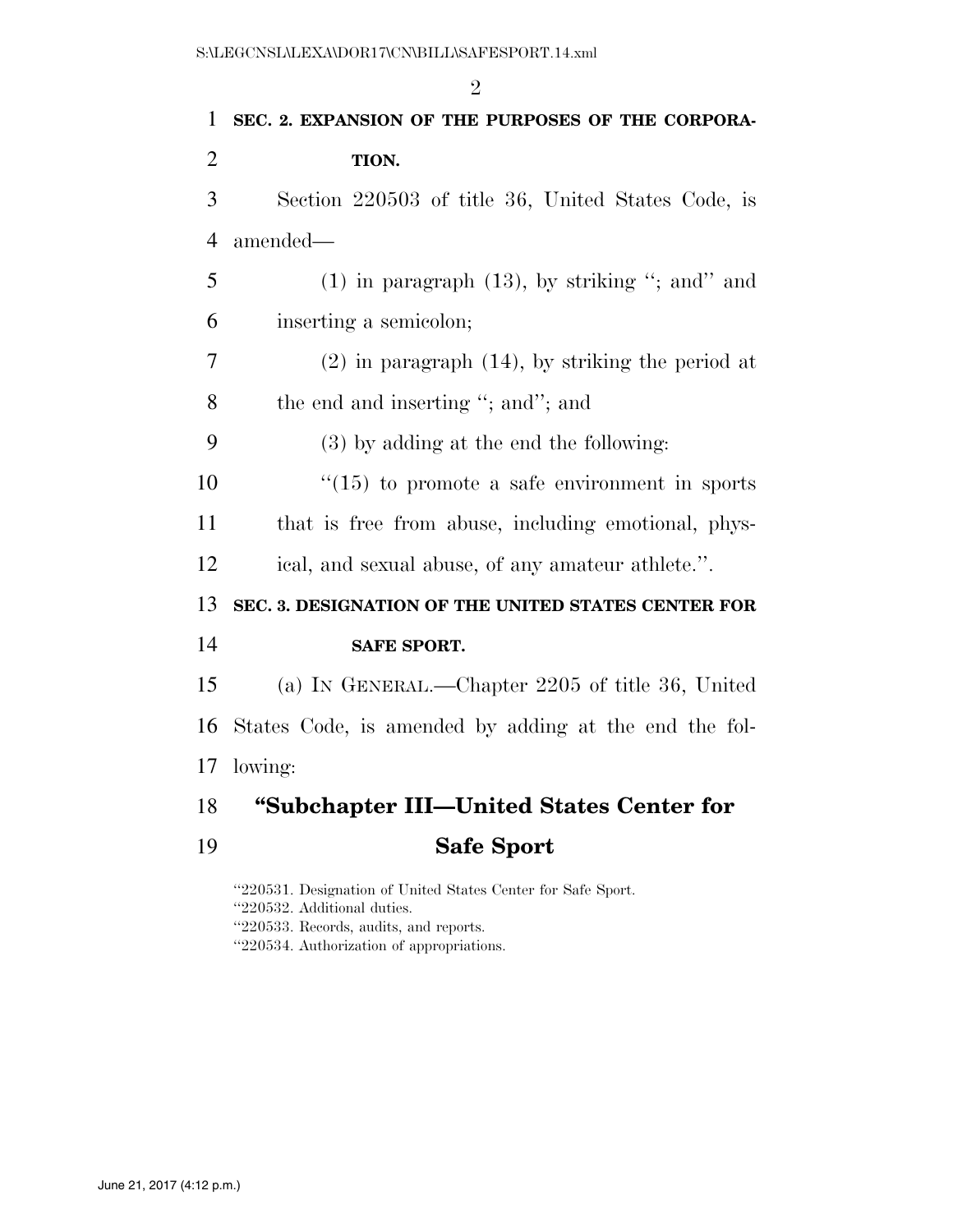#### **''§ 220531. Designation of United States Center for Safe Sport**

 ''(a) IN GENERAL.—The United States Center for Safe Sport (referred to in this subchapter as the 'Center') shall—

 $\frac{6}{1}$  ''(1) serve as the independent national safe sport organization and be recognized worldwide as the independent national safe sport organization for the United States;

 $\frac{1}{2}$  exercise jurisdiction over the corporation, each national governing body, and each paralympic sports organization with regard to safeguarding amateur athletes against abuse, including emotional, physical, and sexual abuse, in sports;

 ''(3) maintain an office for education and out- reach that shall develop training, oversight practices, policies, and procedures to prevent the abuse, includ- ing emotional, physical, and sexual abuse, of ama- teur athletes participating in amateur athletic activi- ties through national governing bodies and paralympic sports organizations;

  $(4)$  ensure that the policies and procedures under paragraph (3) include requirements that all national governing bodies and paralympic sports or- ganizations follow the policies and procedures of the Center;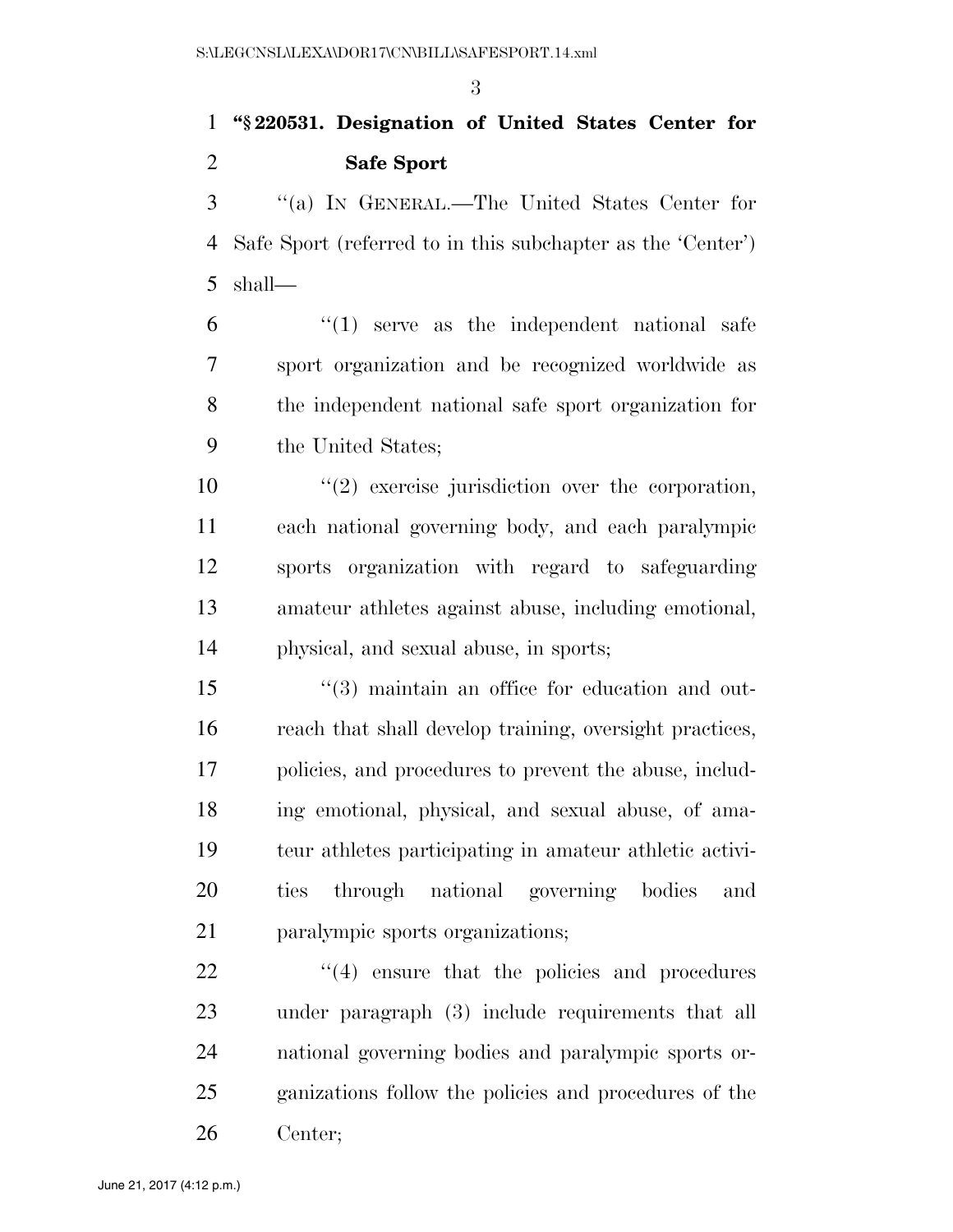| $\mathbf{1}$   | $\cdot$ (5) maintain an office for response and resolu-     |
|----------------|-------------------------------------------------------------|
| $\overline{2}$ | tion that shall establish mechanisms that allow for         |
| 3              | the reporting, investigation, and adjudication of al-       |
| $\overline{4}$ | leged sexual abuse in violation of the Center's poli-       |
| 5              | cies and procedures; and                                    |
| 6              | $\cdot\cdot\cdot(6)$ ensure that the mechanisms under para- |
| 7              | graph (5) provide fair notice and an opportunity to         |
| 8              | be heard and protect the privacy and safety of com-         |
| 9              | plainants.                                                  |
| 10             | "(b) POLICIES AND PROCEDURES.—                              |
| 11             | " $(1)$ In GENERAL.—The Center may, in its dis-             |
| 12             | cretion, utilize a neutral arbitration body and de-         |
| 13             | velop policies and procedures to resolve allegations of     |
| 14             | sexual abuse within its jurisdiction.                       |
| 15             | RULE OF CONSTRUCTION.-Nothing in<br>(2)                     |
| 16             | this section shall be construed as altering, super-         |
| 17             | seding, or otherwise affecting the right of an ama-         |
| 18             | teur athlete to pursue criminal or civil justice            |
| 19             | through the courts.                                         |
| 20             | "(c) LIMITATION ON LIABILITY.—                              |
| 21             | "(1) IN GENERAL.—Except as provided in para-                |
| 22             | graph (2), the Center, and each national governing          |
| 23             | body and paralympic sports organization, including          |
| 24             | any officer, employee, or agent thereof, shall not be       |
| 25             | liable for damages in any civil action for defamation,      |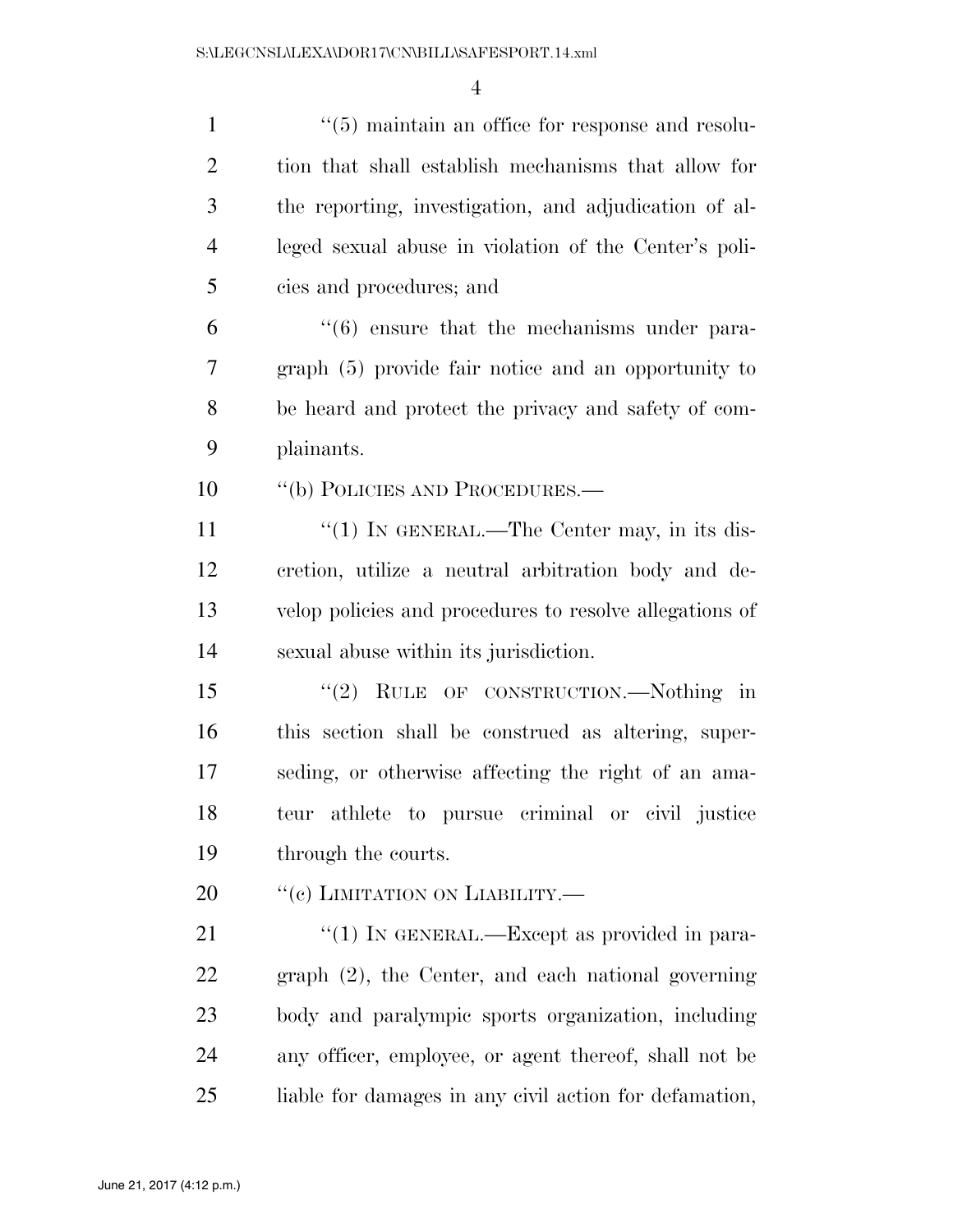1 libel, slander, or damage to reputation arising out of any action or communication, if the action arises from the execution of the responsibilities or func- tions described in this section, section 220532, or section 220533.

 ''(2) EXCEPTION.—Paragraph (1) shall not apply in any action in which the Center, a national governing body, or a paralympic sports organization, or an officer, employee, or agent thereof, acted with actual malice, or provided information or took action not pursuant to this section, section 220532, or sec-tion 220533.

#### **''§ 220532. Additional duties.**

14 "(a) IN GENERAL.—The Center shall—

 ''(1) develop training, oversight practices, poli- cies, and procedures for implementation by a na- tional governing body or paralympic sports organiza- tion to prevent the abuse, including emotional, phys- ical, and sexual abuse, of any amateur athlete; and  $\qquad$   $\qquad$   $\qquad$   $\qquad$   $\qquad$   $\qquad$   $\qquad$   $\qquad$   $\qquad$   $\qquad$   $\qquad$   $\qquad$   $\qquad$   $\qquad$   $\qquad$   $\qquad$   $\qquad$   $\qquad$   $\qquad$   $\qquad$   $\qquad$   $\qquad$   $\qquad$   $\qquad$   $\qquad$   $\qquad$   $\qquad$   $\qquad$   $\qquad$   $\qquad$   $\qquad$   $\qquad$   $\qquad$   $\qquad$   $\qquad$   $\qquad$  veloped under section 220531(a)(3)—

 $\mathcal{L}(A)$  a requirement that all adult members of a national governing body, a paralympic sports organization, or a facility under the ju-risdiction of a national governing body or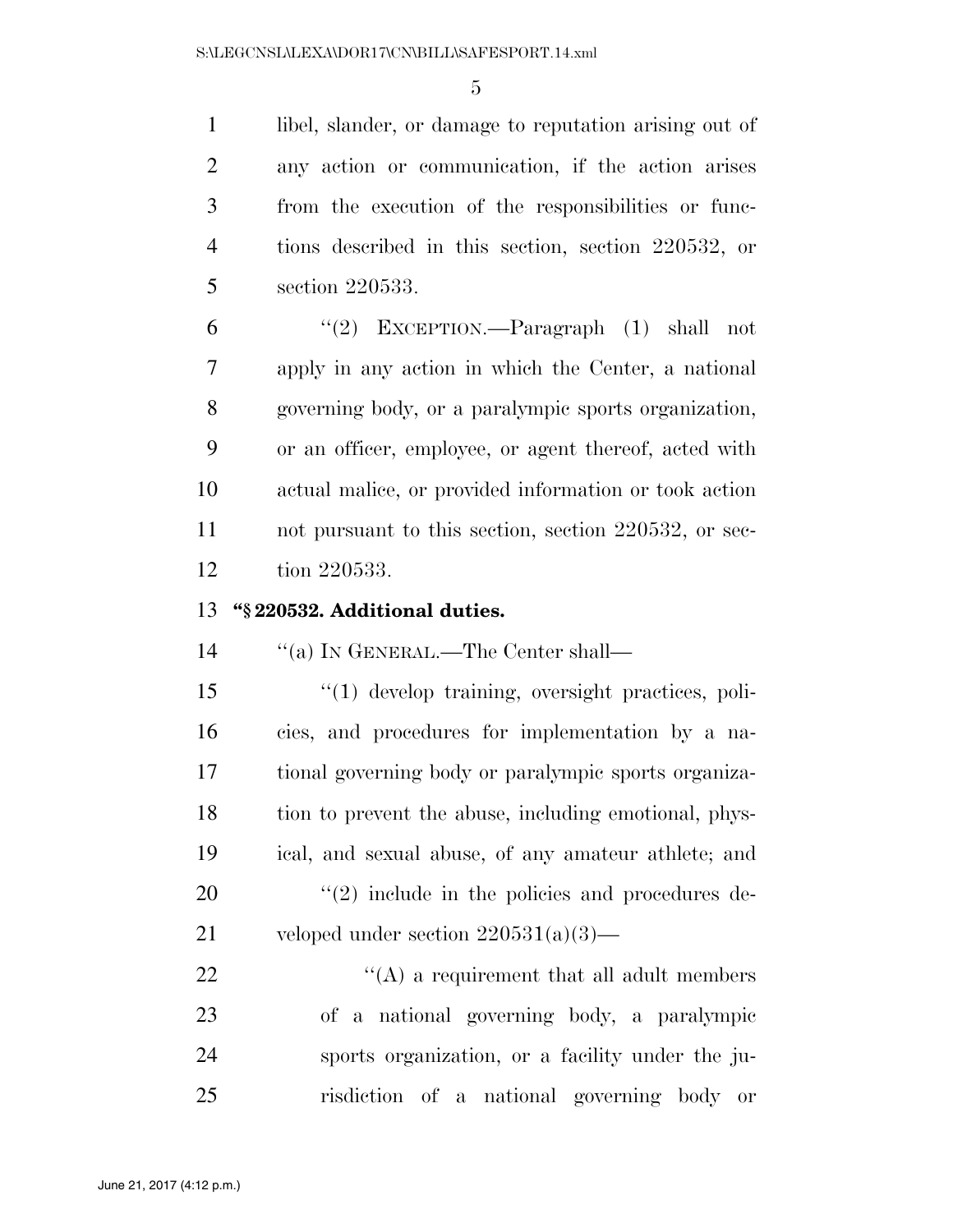paralympic sports organization, and all adults authorized by such members to interact with an amateur athlete, report immediately any allega- tion of sexual abuse of an amateur athlete who is a minor to law enforcement authorities and other appropriate authorities, including the Center, whenever such members or adults learn of facts leading them to suspect reasonably that an amateur athlete who is a minor has suffered an incident of sexual abuse; 11 ''(B) a mechanism, approved by a trained expert on child abuse, that allows a complainant to report easily an incident of sexual abuse to the Center, a national governing body, law en- forcement authorities, or other appropriate au- thorities; ''(C) reasonable procedures to limit one-on-

 one interactions between an amateur athlete who is a minor and an adult (who is not the mi- nor's legal guardian) at a facility under the ju- risdiction of a national governing body or paralympic sports organization without being in an observable and interruptible distance from another adult, except under exigent cir-cumstances;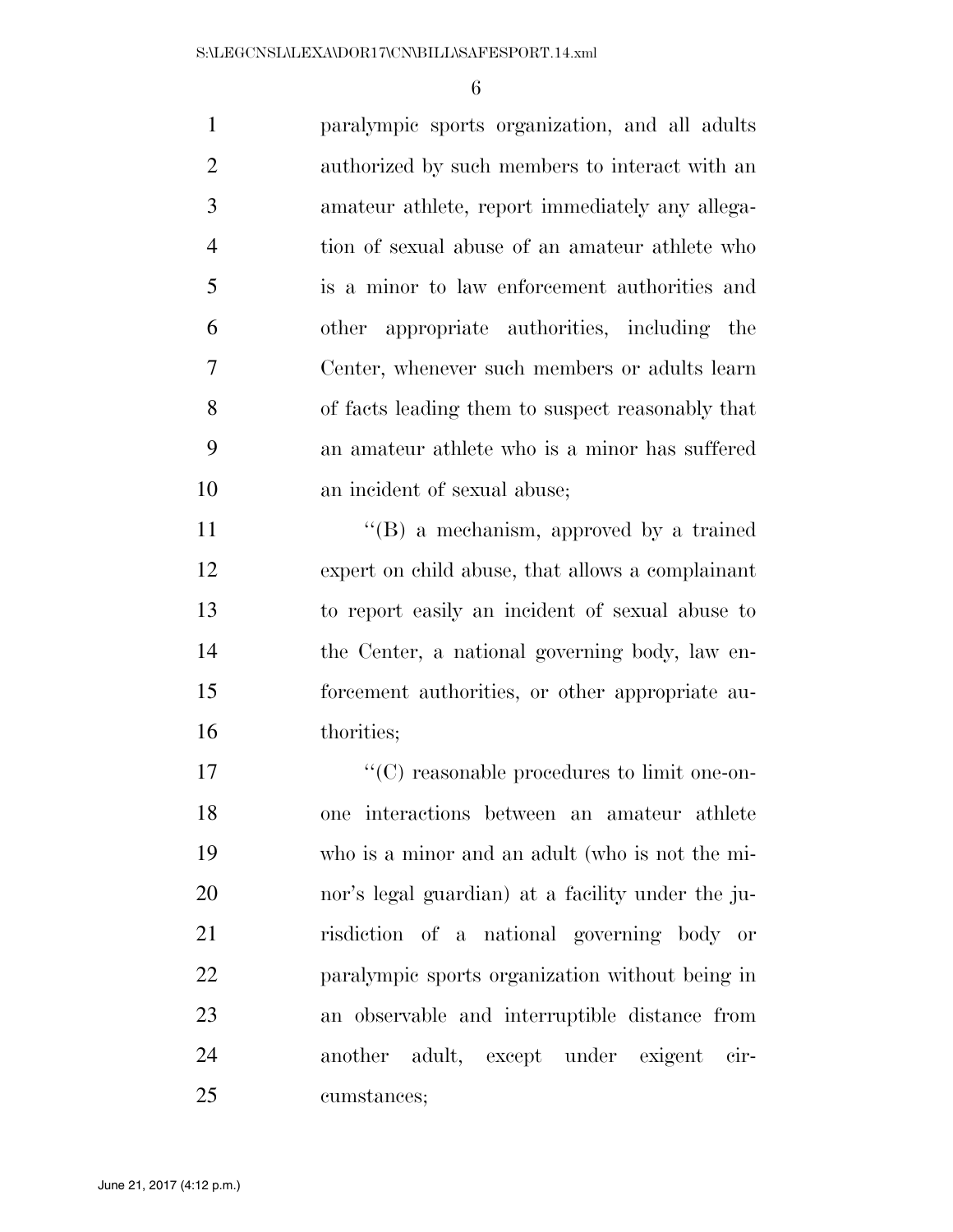$\langle (D) \rangle$  procedures to prohibit retaliation, by any national governing body or paralympic sports organization, against any individual who makes a report under subparagraph (A) or sub-paragraph (B);

 ''(E) oversight procedures, including reg- ular and random audits conducted by subject matter experts unaffiliated with a national gov- erning body or a paralympic sports organization of each national governing body and paralympic sports organization to ensure that policies and procedures developed under that section are fol- lowed correctly and that consistent training is offered and given to all adult members, and subject to parental consent, to members who are minors, regarding prevention of sexual abuse; and

18  $"({\rm F})$  procedures—

 ''(i) to share confidentially a report of suspected sexual abuse of an amateur ath- lete who is a minor by a member of a na- tional governing body or paralympic sports organization, or an adult authorized by a national governing body or paralympic sports organization to interact with an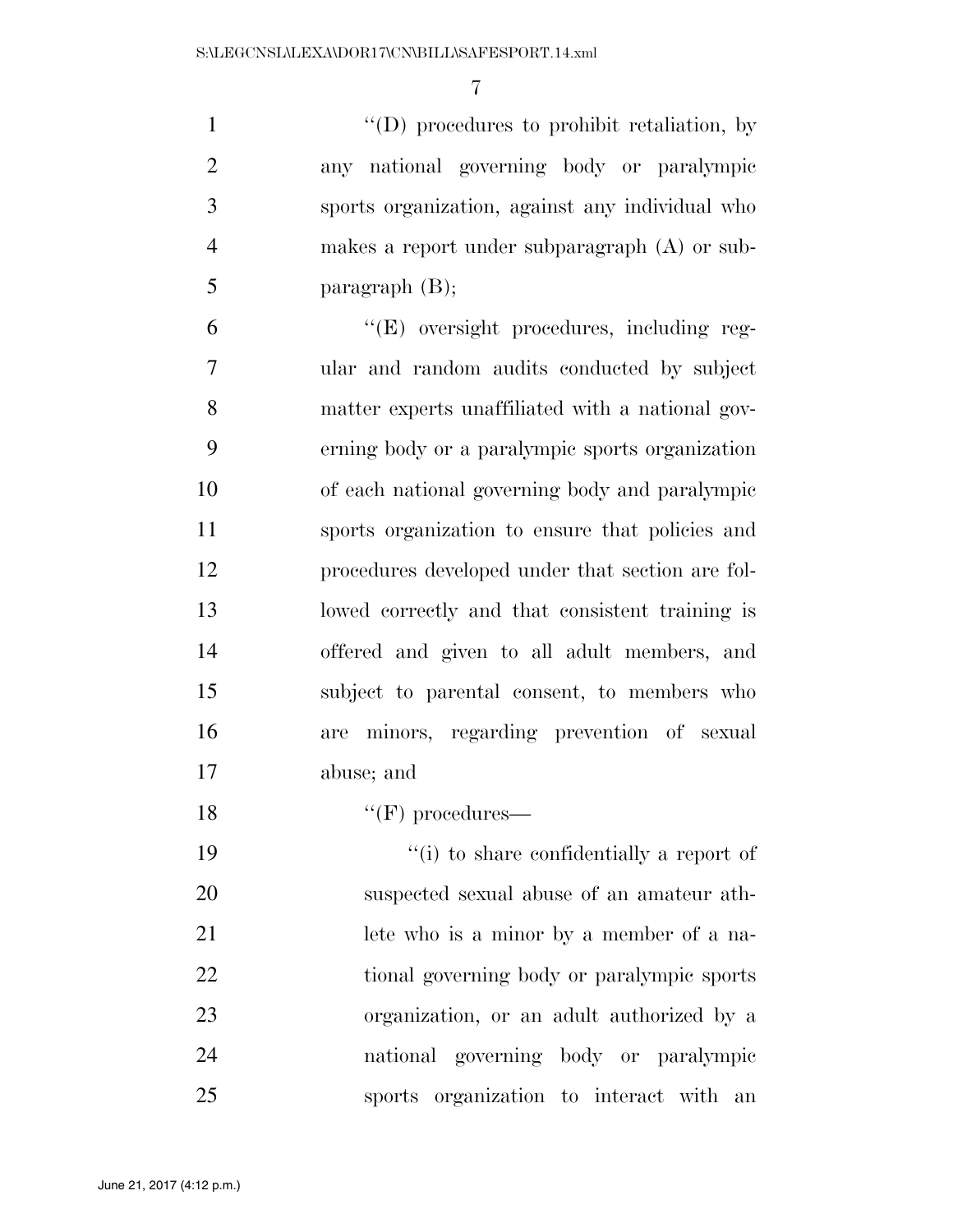| $\mathbf{1}$   | amateur athlete who is a minor, with each                  |
|----------------|------------------------------------------------------------|
| $\overline{2}$ | of the other national governing bodies,                    |
| 3              | paralympic sports organizations, or facili-                |
| $\overline{4}$ | ties under the control of such entities; and               |
| 5              | "(ii) to withhold providing to an adult                    |
| 6              | who is the subject of an allegation of sex-                |
| 7              | ual abuse authority to interact with an                    |
| 8              | amateur athlete who is a minor until the                   |
| 9              | resolution of such allegation.                             |
| 10             | "(b) RULE OF CONSTRUCTION.—Nothing in this sec-            |
| 11             | tion shall be construed to limit the ability of a national |
| 12             | governing body or paralympic sports organization to im-    |
| 13             | pose an interim measure to prevent an individual who is    |
| 14             | the subject of an allegation of sexual abuse from inter-   |
| 15             | acting with an amateur athlete.                            |
| 16             | "§220533. Records, audits, and reports                     |
| 17             | "(a) RECORDS.—The Center shall keep correct and            |
| 18             | complete records of account.                               |
| 19             | "(b) REPORT.—The Center shall submit an annual             |
| 20             | report to Congress, including—                             |
| 21             | $\lq(1)$ an audit conducted and submitted in ac-           |
| 22             | cordance with section 10101; and                           |
| 23             | $(2)$ a description of the activities of the Cen-          |
| 24             | ter.                                                       |